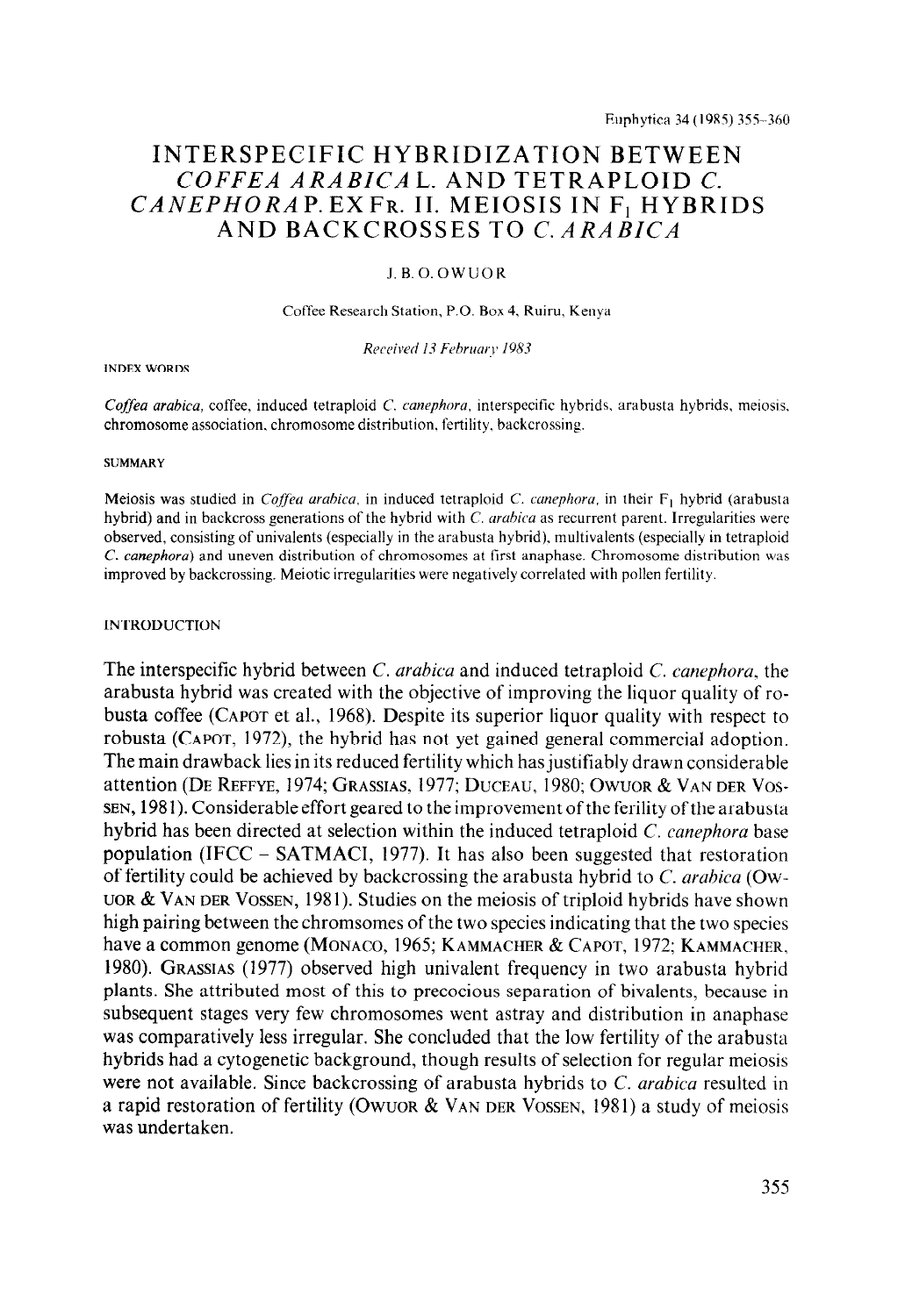#### J. B. 0. OWUOR

## MATERIALS AND METHODS

Meiosis was studied in three plants of induced tetraploid  $C$ . *canephora*, in six plants of arabusta  $(F_1)$  hybrid and in three plants of the first backcross of  $F_1$  to C. arabica  $(BC<sub>1</sub>)$ . In addition a check was made on the meiosis of one plant of  $BC<sub>2</sub>$  and C. arabica. A detailed description of the generations has been made earlier (OWUOR & VAN DER VOSSEN, 1981).

Flower buds were sampled at the growth stage optimal for observing meiosis (Ow-UOR, 1980) and were fixed in a 6:3: 1 mixture of ethanol, chloroform and glacial acetic acid. The mixture also contained  $5\%$  hydrochloric acid. After fixation for at least 24 hours the buds were stored in  $70\%$  ethanol solution at 5°C. Whole anthers were squashed in aceto-carmine-haematoxylin stain according to KAMMACHER & CAPOT (1972). Pollen mother cells with well individualised Metaphase I and Anaphase I stages were chosen for analysis of chromosome association and distribution. Pollen fertility was estimated from pollen germination in  $10\%$  sucrose solution as described in WA-LYARO & VAN DER VOSSEN (1977). Sample correlation coefficients between components of meiosis and pollen fertility were calculated.

## RESULTS AND DISCUSSION

Observations of chromosome associations at Metaphase I showed that univalents and multivalents (trivalents and quadrivalents) occurred in all plant types (Table 1). The induced auto-tetraploid C. cenephora had a high frequency of multivalents as might be expected. In the arabusta hybrid, a high frequency of univalents was found which however decreased significantly ( $P < 0.05$ ) in the first backcross generation mainly at the expense of a slight increase in the frequency of bivalents. With bivalents and quadrivalents, rings were generally more preponderant over rods and chains, while with trivalents, various configrations including often 'Y' types and occassional 'frying pans' were seen. Figures l-4 show examples of some of the configurations of chromosomes at Metaphase I.

Distribution of chromosomes at Anaphase I was analysed, viz: the percentage of **PMCs** with even (22/22) or uneven (22  $\pm$  x) distribution of chromosomes, or with lagging chromosomes. Anaphase poles with 22 chromosomes were generally low in tetraploid C. canephora and in the arabusta hybrid, though the latter had significantly  $(P < 0.05)$  more poles with 22 chromosomes than C. canephora and showed a higher variation (Table 1). In this respect the  $BC_1$  showed more than 60% increase over the hybrids. Figure 5 and 6 show examples of disjunctions at Anaphase I.

Considering both Metaphase I association and distribution at Anaphase I it was clear that the induced tetraploid C. *canephora* and the arabusta hybrids showed a highly disturbed meiosis. However, whereas in C. canephora it is the multivalent associations (trivalents and quadrivalents) that apparently largely contributed to the irregular disjunctions in Anaphase I and subsequent stages, in the arabusta hybrids this anomaly mainly appeared to arise from univalents. Despite the high univalent frequency, Anaphase I distribution was better regulated in the arabusta hybrid than in tetraploid  $C$ . canephora. This observation lends further support to that of GRASSIAS (1977) who attributed the high univalent frequency in the arabusta hybrid to preco-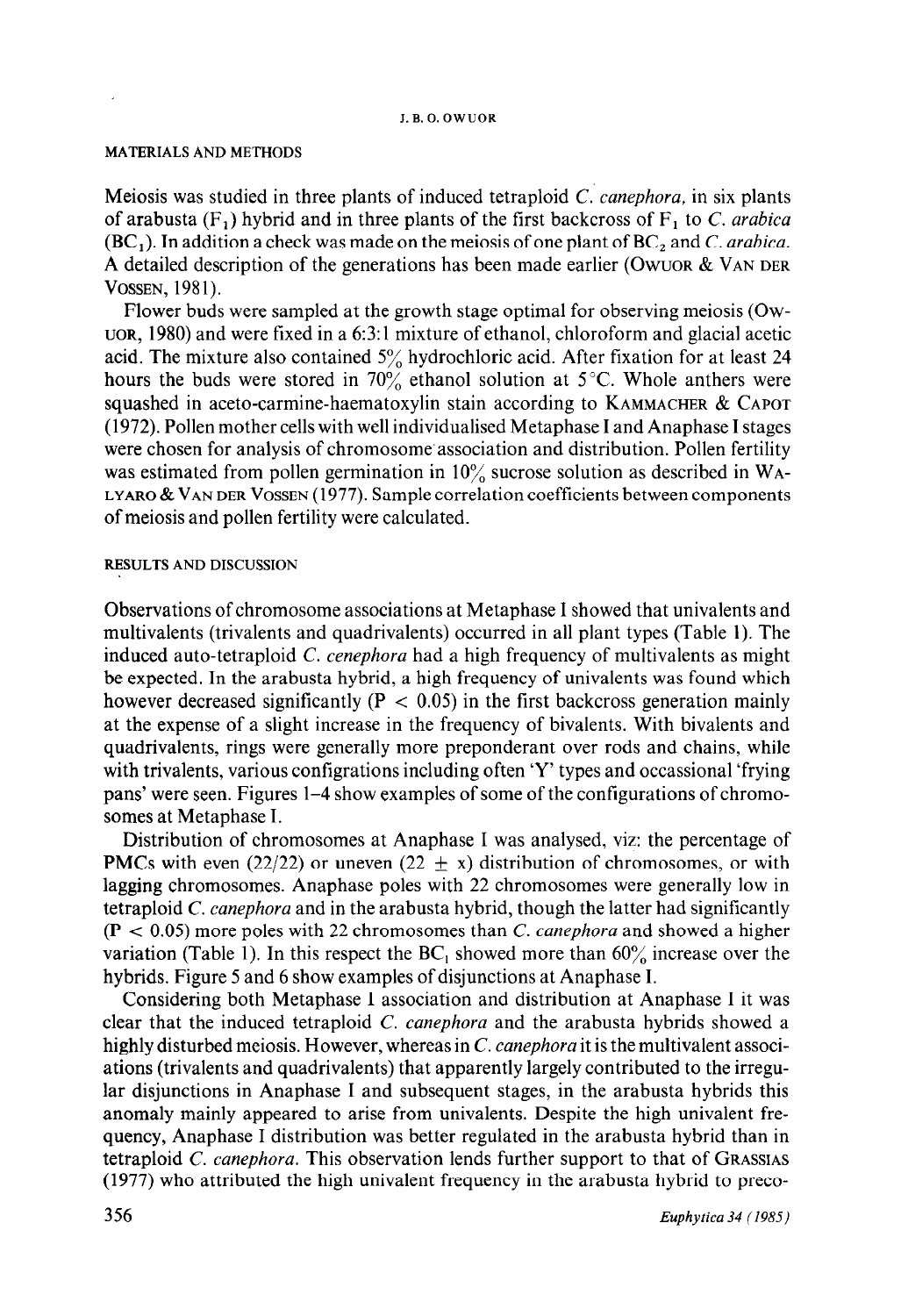| Species/Generation      | Number<br>of<br>plants | Number<br>οf<br>cells | Frequency of chromosome assocation per pollen<br>mother cell at Metaphase I <sup>1</sup> |                              |               |                       |  |
|-------------------------|------------------------|-----------------------|------------------------------------------------------------------------------------------|------------------------------|---------------|-----------------------|--|
|                         |                        |                       |                                                                                          | Ħ                            | Ħ             | IV.                   |  |
| C. arabica cv. SL28     |                        | 16                    | 1.8                                                                                      | 19.9                         | 0.1           | 0.5                   |  |
| Tetraploid C. canephora | 3                      | 38                    |                                                                                          | $2.4 \pm 1.8$ 14.9 $\pm$ 0.9 | $0.8 \pm 1.7$ | $2.3 \pm 1.0$         |  |
| Arabusta $F_1$ hybrid   | 6                      | 75                    |                                                                                          | $6.1 \pm 0.8$ 17.4 $\pm$ 0.4 | $0.8 + 0.1$   | $0.2 \pm 0.2$         |  |
| $BC_1-F_2$              | 3                      | 27                    | $1.8 \pm 2.5$                                                                            | $18.8 + 0.3$                 | $0.2 + 0.01$  | $0.9 + 0.6$           |  |
| $BC_2-F_2$              |                        | 15                    | 4.9                                                                                      | 18.5                         | 0.1           | 0.4                   |  |
|                         |                        |                       | Frequency of pollen mother<br>cells at Anaphase I-2                                      |                              |               | Pollen<br>fertility   |  |
|                         |                        |                       | 22/22                                                                                    | $22 \pm x$                   | laggs.        | $\binom{6}{6}$ germ.) |  |
| C. arabica cv. SL28     |                        | 20                    | 97.6                                                                                     | 2.2                          | 0.2           | 77.5                  |  |
| Tetraploid C. canephora | 3                      | 55                    | $40.3 + 3.0$                                                                             | $56.1 + 2.4$                 | $3.3 + 0.3$   | $5.6 + 0.9$           |  |
| Arabusta $F_1$ hybrid   | 6                      | 104                   | $48.4 \pm 5.8$                                                                           | $49.6 \pm 5.5$ $2.5 \pm 1.1$ |               | $9.3 \pm 1.9$         |  |
| $BC1-F2$                | 3                      | 55                    | $79.5 + 5.4$                                                                             | $19.6 + 5.3$                 | $0.9 + 0.1$   | $33.0 + 4.0$          |  |
| $BC2-F2$                |                        | 22                    | 77.3                                                                                     | 21.7                         | 0.8           | 56.5                  |  |

Table 1. Summary of results of observations on meiotic components in a cultivar of Coffea arabica, in induced tetraploid C. canephora, in interspecific arabusta hybrids of C. arabica and tetraploid C. canephora  $(F_1)$  and in backcrosses of the hybrid to C. arabica (BC<sub>1</sub> and BC<sub>2</sub>).

 $I =$  univalent, II = bivalent, III = trivalent, IV = quadrivalent.

<sup>2</sup> Cells with even (22/22) or uneven (22  $\pm$  x) distribution of chromosomes, or cells with lagging chromosomes  $(\text{lags.})$ .

cious separation of bivalents and quadrivalents and with the inevitable increase in the poles disjoining regularly.

In Table 2, sample correlation coefficients between a number of meiotic components and pollen fertility are given. All correlation coefficients are high and higly significant  $(P < 0.01)$ . It is concluded that the low fertility of the induced tetraploid C. canephora and arabusta hybrids are mainly the result of meiotic disturbances. This result is consistent with previous observations (GRASSIAS, 1977). Since KAMMACHER (1980) has

Table 2. Coefficients of correlation between components of meiosis and pollen fertility in tetraploid Coffeu canephora, in interspecific arabusta hybrids of C. arabica and tetraploid C. canephora, and in the first backcross of this hybrid to C. arabica (n = 9, \*\* = significant at  $P \le 0.01$ )

| Item |                                                                         |            | 4          |            |
|------|-------------------------------------------------------------------------|------------|------------|------------|
|      | 1. Frequency of univalents per PMC at Metaphase I                       | $-0.831**$ | $0.741**$  | $-0.831**$ |
|      | 2. Frequency of bivalents per PMC at Metaphase                          | $0.808**$  | $-0.789**$ | $0.866**$  |
|      | 3. Frequency of PMCs at Anaphase I with even chromosome<br>distribution |            |            | $0.888**$  |
|      | 4. Frequency of PMCs at Anaphase I with lagging chromo-<br>somes        |            |            | $-0.728**$ |
|      | 5. Pollen fertility $\frac{6}{2}$ germination)                          |            | $-$        |            |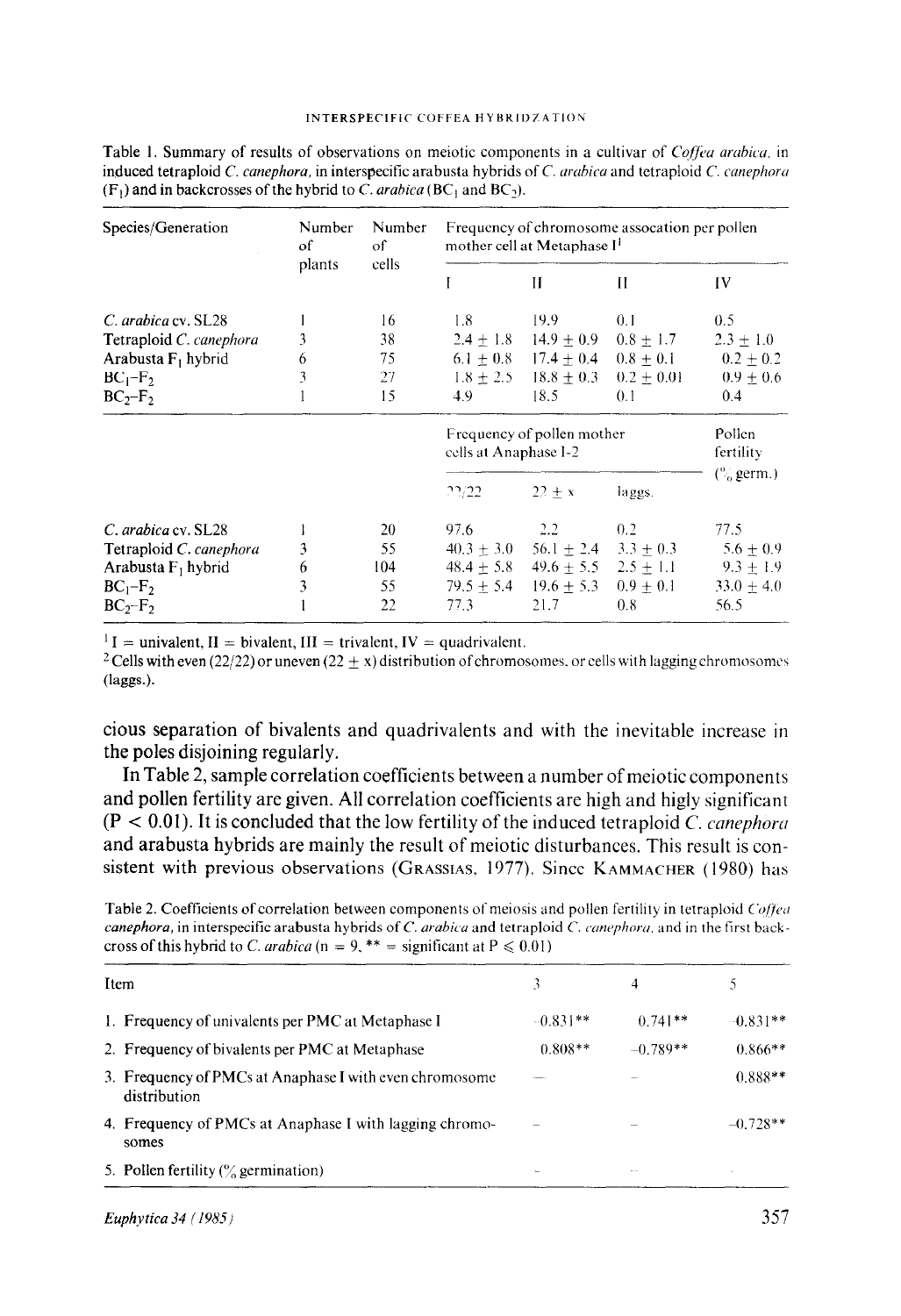

Fig. 4. MI in  $BC_1-F_2$ .

Figs 2 and 3. MI in Arabusta hybrids.

observed significant homeologous pairing and also owing to the fact that the two species hybridised have a genome in common (KAMMACHER & CAPOT, 1972), the dramatic response of meiosis to backcrossing might occur through elimination of nonhomologous chromosomes, without any attendant deleterious effects due to compensation (SYBENGA, 1975). Backcrossing interspecific hybrids in *Lolium* species has been observed to lead to improved pairing (REES  $&$  JONES, 1967). The favourable response to backcrossing observed in the present study parallels that reported on fertility (Ow-UOR  $&$  VAN DER VOSSEN, 1981) and lends further support to the suggestion that genotypes selected in the first backcross generation (BC<sub>1</sub> of the arabusta hybrids to C. arabica) are more likely to be adopted for commercial planting than the arabusta hybrids.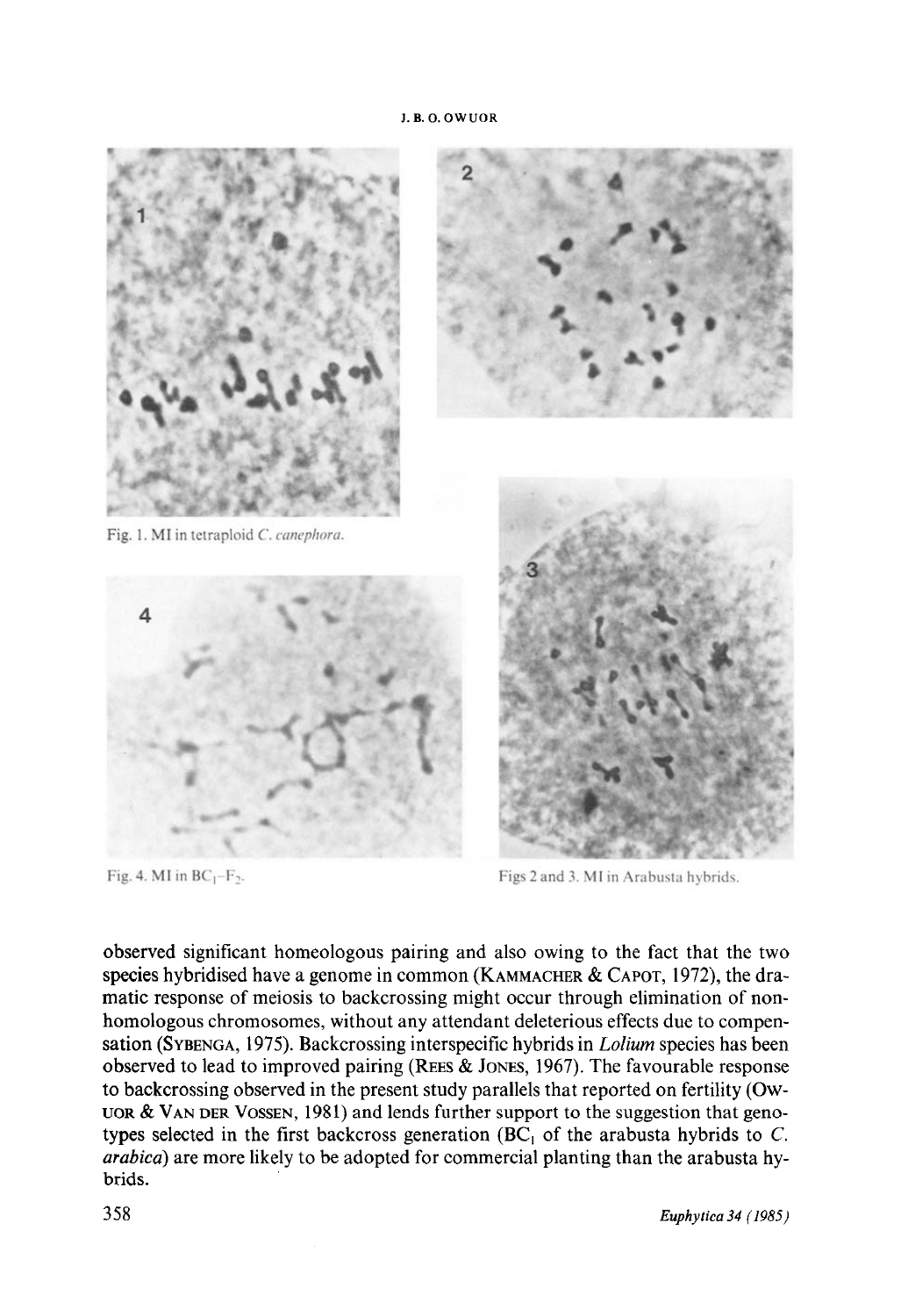#### INTERSPECIFIC COFFEA HYBRIDZATION





Fig. 5. Anaphase I in  $BC_1-F_2$ . Fig. 6. Anaphase I in Arabusta hybrid.

## ACKNOWLEDGEMENTS

Thanks are due to Messr Simon Mirara, Stephen Kamau and Rapar Onyango for their assistance with flower bud sampling in the field. Professor V. Gupta and Dr E. Rowlands of the Botany Department University of Nairobi, were consulted often on interpretation of chromosome configurations. I am grateful for their advices. Thanks are also due to Dr E. M. van Breukelen of the Department of Crop Science. University of Nairobi for general guidance during this work. This paper is published with the permission of the Director of Research. Coffee Research Foundation, Ruiru.

## **REFERENCES**

- CAPOT, J. B. DUPAUTEX & A. Durandeau, 1968. L'amelioration du cafeier en Cote d'lvoire. Duplication chromosomique et hybridization. Café Cacao Thé 12: 114-126.
- CAPOT, J., 1972. L'amélioration du caféier en Côte D'Ivoire. Les hybrides 'Arabusta'. Café Cacao Thé 16: 3-16.
- DUCEAU, P., 1980. Critires de selection pour l'amelioration des hybrides Arabusta en Cote d'lvoire. Cafe Cacao The 24: 275-280.
- GRASSIAS, M. 1977. Analyse des differentes méthodes d'estimation de la fertilité chez les hybrides 'arabusta' et la relation avec leur comportement méiotique. Colloque ASIC 1977: 553-560.
- IFCC (Communication) SATMACI, 1977. Le cafeier arabusta produit de la recherche et son utilisation pour la dévelopment de la Côte d'Ivoire. Colloque ASIC 1977: 417-424.
- KAMMACHER, P. & J. CAPOT, 1972. Sur les caryologiques entre Coffea arabica et C. canephora. Café Cacao The 16: 289-293.
- KAMMACHER, P., 1980. Sur la comportement méiotique des haploides de Coffea arabica L. Colloque ASIC 1980: 717-721.

 $\mathcal{L}$ uphytica 34 (1985)  $\qquad$  359